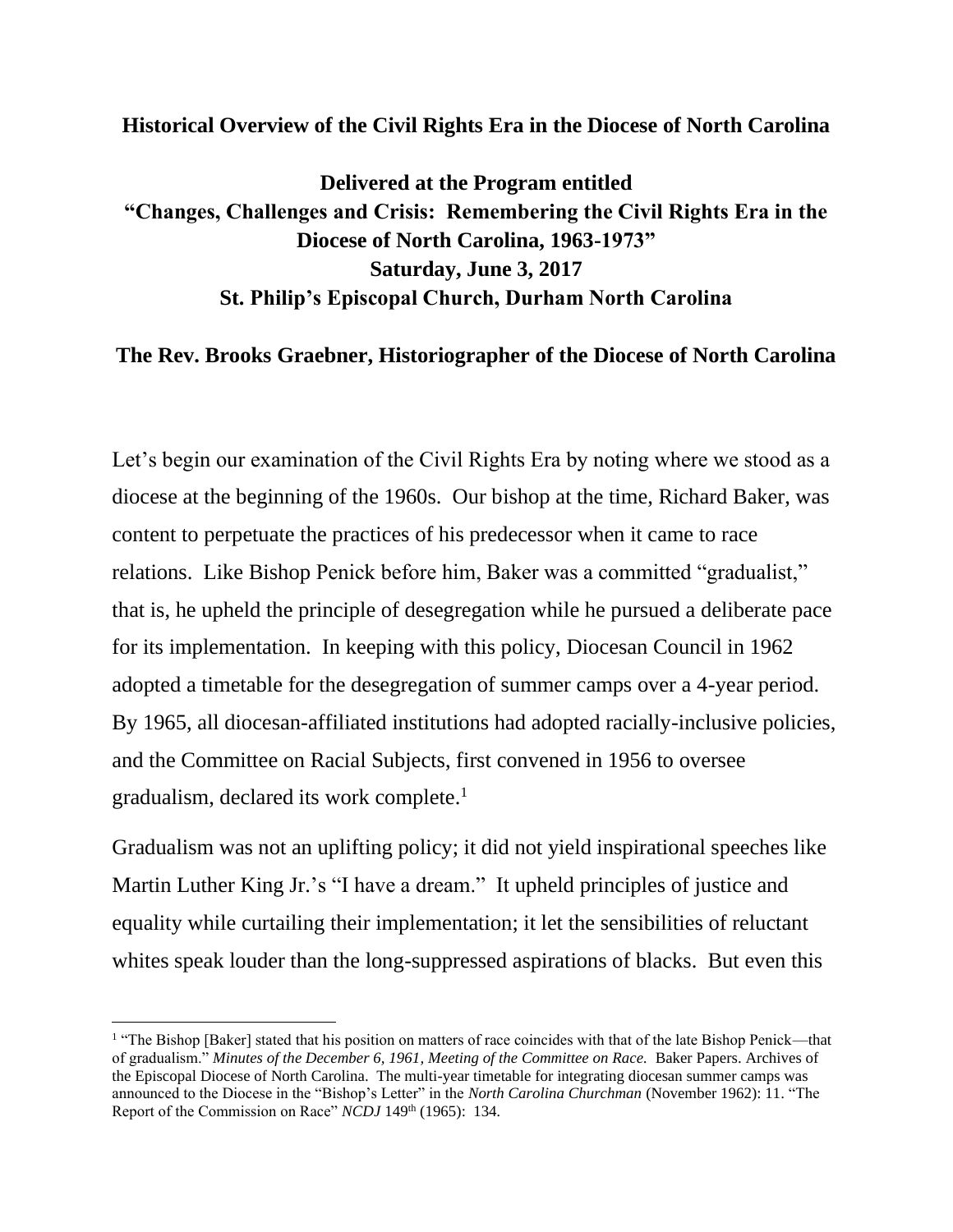cautious policy was met with intransigent opposition from a handful of clergy and congregations committed to preserving lily-white policies and practices. The matter was contested at diocesan conventions throughout the early 1960s, and one ardently segregationist priest, Jimmy Dees in Statesville, went so far as to leave the Episcopal Church and found his own denomination, The Anglican Orthodox Church, in  $1963.<sup>2</sup>$ 

Baker stepped down as Diocesan in July, 1965, after serving for six years. He was succeeded by Thomas A. Fraser, Coadjutor under Baker since 1960. Fraser's approach to societal issues and the church's mission was markedly different from Baker's, something that was already apparent during the time the two men served together. Whereas Baker was largely content to enumerate growth and change within the life of the church, Fraser highlighted the changes in society at large and called on the church to keep pace. In his 1963 convention address, Fraser noted the "tremendous progress being made in the Diocese," but then added: "we still bear the image in the eyes of many people that we consider ourselves the best church for the best people rather than God's Church for all people. This image which we have earned in the past must be destroyed."<sup>3</sup> A year later, Fraser challenged his convention audience to prepare for profound demographic shifts in North Carolina that would require fresh approaches to clergy deployment and building programs.<sup>4</sup> And in 1965, as he prepared to assume the mantle of Diocesan Bishop, Fraser announced that change, profound societal change, was a given, and the church must change with it.<sup>5</sup>

<sup>2</sup> Gardiner H. Shattuck, Jr., *Episcopalians & Race: Civil War to Civil Rights* (Lexington, Ky.: 2000), 118. On contesting the desegregation of diocesan camps, see for example: *NCDJ* 144<sup>th</sup> (1960): 149.

<sup>&</sup>lt;sup>3</sup> *NCDJ* 147<sup>th</sup> (1963): 83.

<sup>&</sup>lt;sup>4</sup> *NCDJ* 148<sup>th</sup> (1964): 79.

<sup>&</sup>lt;sup>5</sup> *NCDJ* 149<sup>th</sup> (1965): 85.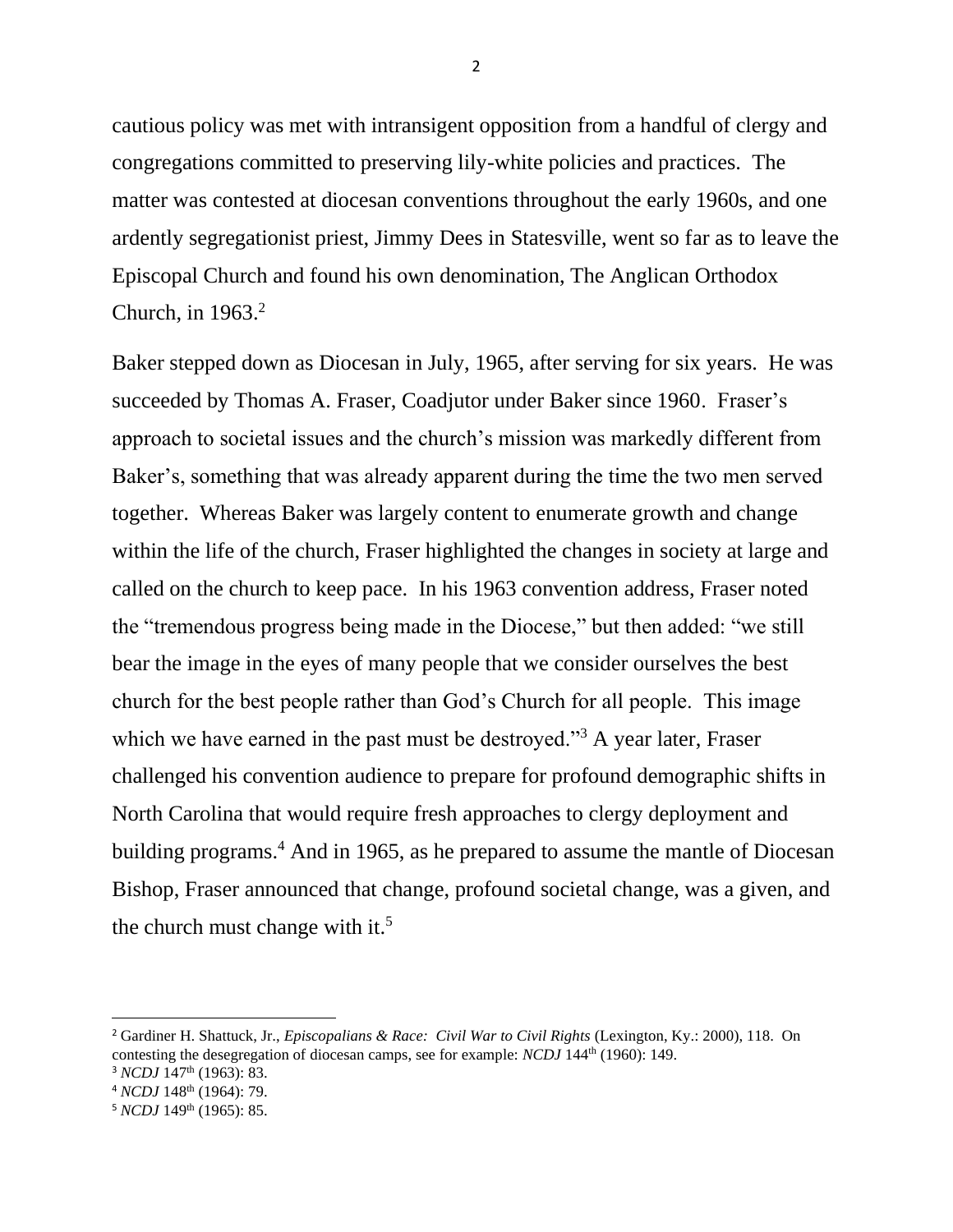Indeed, the signs of change—and of growing restlessness with regard to the pace of racial progress—were already evident, here in North Carolina, across the nation, and within the national Episcopal Church.

In 1959, Episcopalians, black and white, clergy and lay, north and south, dissatisfied with the failure of the church to speak strongly against segregation, gathered to form a new organization they called The Episcopal Society for Cultural and Racial Unity (ESCRU) to promote a pro-integrationist, civil rights agenda in our denomination. Throughout the 60s, it would help lead the way for the Episcopal Church on issues of race. The organizing meeting happened right here at St. Augustine's, and the host for that meeting is here today: Father Joe Green, then the Chaplain at St. Augustine's and the Rector of St. Ambrose', Raleigh.<sup>6</sup>

In 1960, student sit-ins began in Greensboro and quickly spread. As you will hear in the stories today told by Fr. Green, Wade Chestnut, and David Smith, students from NCCU and St. Augustine's became involved. Faculty at Duke joined in, too.

A critical moment of conscience for the diocese came early in 1964, when annual convention was scheduled to meet at the Chapel of the Cross. A list of local motels was provided to the delegates, but two members of the Chapel of the Cross, Dr. Frank Williams and his wife Carter, sent a letter to clergy, calling on them to urge their delegates to boycott the University Motel for its segregationist practices. Dr. Williams attached a list of folk in Chapel Hill willing to provide room in their homes.<sup>7</sup>

<sup>6</sup> Shattuck, *Episcopalians and Race*, 101.

<sup>7</sup> T. Franklin Williams and Carter Williams to Bishop Baker, January 25, 1964. Also Carter and Frank Williams to "Rectors, Priests-in Charge, . . . of the Diocese of North Carolina," January 25, 1964. Richard Baker Papers, folder "Committee on Race" Box 10, Archives of the Episcopal Diocese of North Carolina, Raleigh. Note that the attachment is not among the archived papers.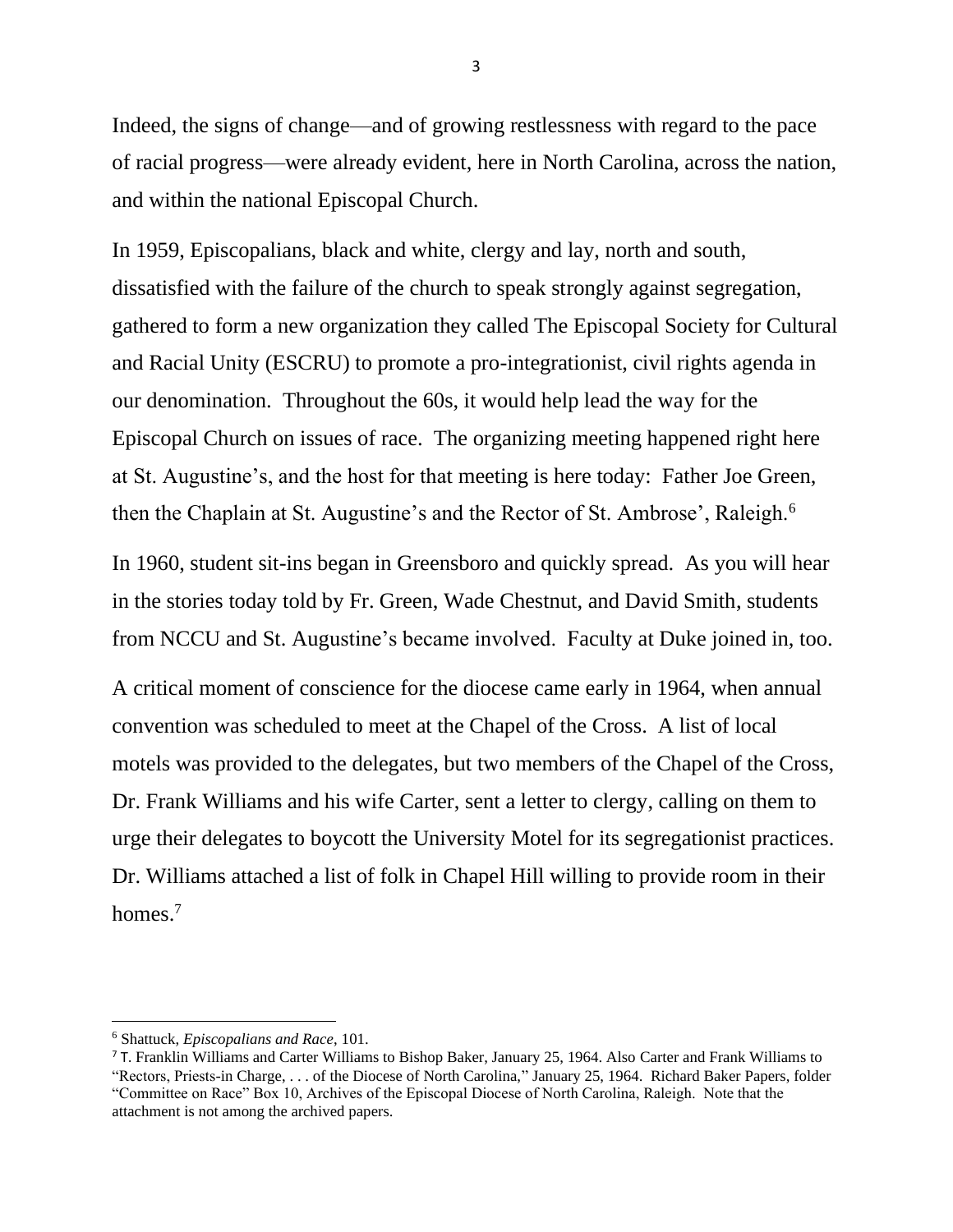At the February 1964 convention, the delegates narrowly defeated a proposal to deny diocesan financial support to any institution or agency which did not open all accommodations and services to all members of the church. A month later, the laymen of the diocese invited noted civil rights activist William Stringfellow to speak about the racial situation in northern urban areas. And in its May 1964 issue, *The North Carolina Churchman* ran two opposing pieces, one by the same Chapel Hill physician, Frank Williams, and the other by a Raleigh attorney, on whether the church should be involved in public protests on behalf of civil rights. Gradualism would not bridge the widening divide.<sup>8</sup> Even Bishop Baker was being drawn off the sidelines, as he lent his endorsement to an effort by the clergy of St. Joseph's and St. Luke's to enlist funds from the national church for the legal defense fund for Duke Divinity School faculty members Robert Osborn and Harmon Smith. Baker continued to oppose civil disobedience as a matter of principle, saying "I cannot approve breaking the law, feeling that this hurts our cause," but he added: "I have determined that these men were not trespassing as charged." 9

That was Bishop Baker. As Bishop Fraser surveyed what was happening in early 1965, he felt that the diocese and the state were being afforded a "second chance" to learn from the mistakes of other American cities with respect to urbanization and race relations. 10

<sup>8</sup> *North Carolina Churchman* (February, 1964): 7; *North Carolina Churchman* (March, 1964): 12; *North Carolina Churchman* (May, 1964): 8, 9.

<sup>9</sup> Richard H. Baker to Arthur Walmsley, Telegram dated May 4, 1964. Baker Papers, folder "Committee on Race Relations" Box 10, Diocesan Archives, Raleigh. See also Charles Maclin to Arthur Walmsley, May 1, 1964, copy in the Baker Papers, same folder. Note also that in May of 1963, Bishops Baker and Fraser issued a pastoral statement to be read (voluntarily) in all Raleigh churches on May 12, 1963, urging desegregation of all Raleigh institutions serving the public and the patronage of those who comply. Baker Papers, folder "Committee on Race." <sup>10</sup> *North Carolina Churchman* (October, 1965): 12.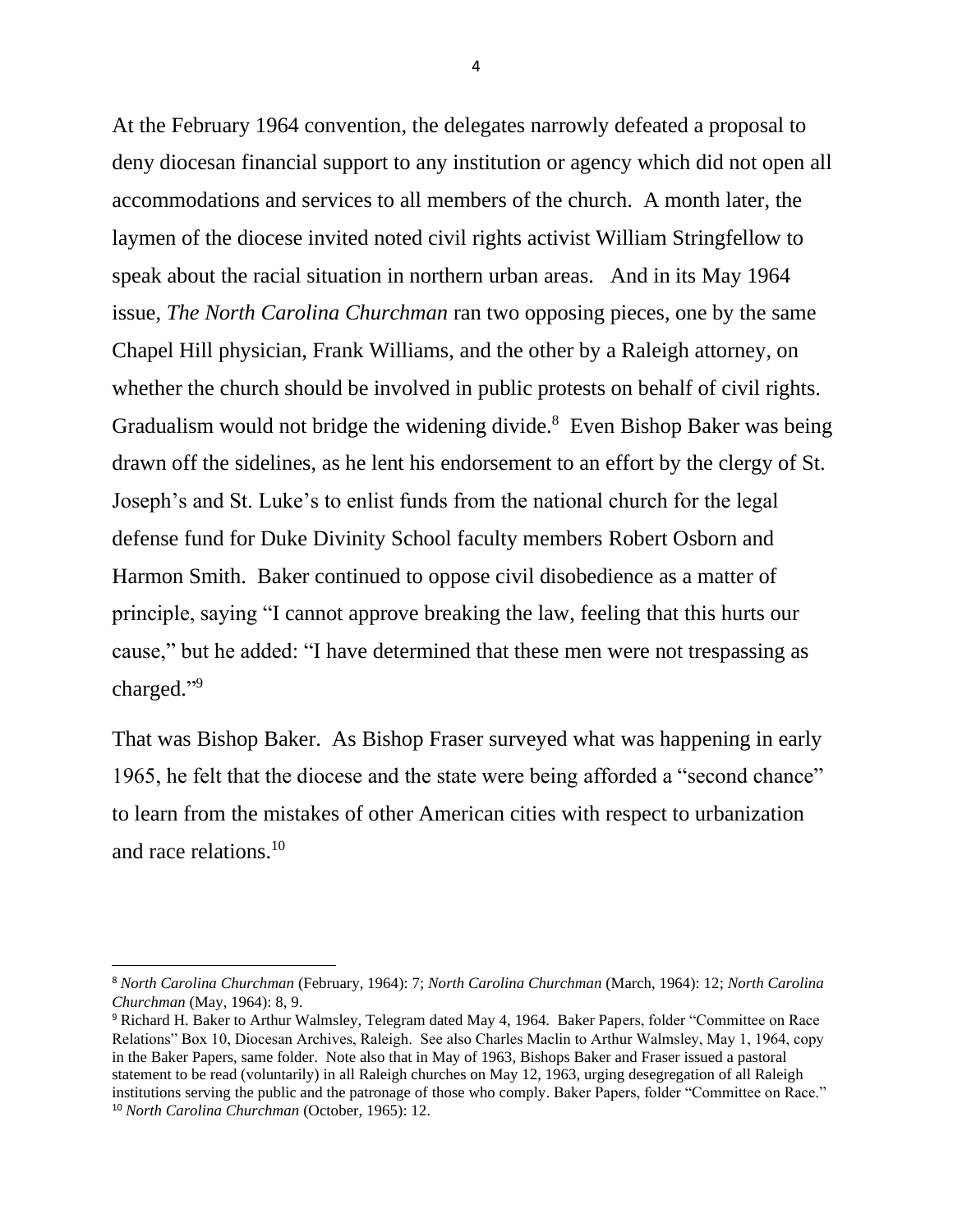But the time for observation and "second chances" was quickly drawing to an end. In September 1967, General Convention, under the leadership of Presiding Bishop John Hines, focused its attention on what was happening in America's cities and created the General Convention Special Program (GCSP) fund: a nine-milliondollar grant program over three years to fund projects targeting black empowerment in the poorest neighborhoods. Moreover, the church elected to bypass its traditional leadership structures—white and black—in order to establish a more direct pipeline to grassroots organizations working in communities of greatest need. $11$ 

The diocese followed suit. When convention gathered in early February of 1968, the Rev. Thomas Smyth, serving in Greensboro, offered this resolution:

Whereas: The crisis in our society has been recognized as the urgent priority for the mission of the Church, and

Whereas: The General Convention has called upon the Diocese to become involved in this crisis in American life, and

Whereas: The Diocesan Council set before us a position paper which generated widespread interest and focused our attention for action on this matter in this Convention, and

Whereas: The urban population of the State of North Carolina is chiefly our pastoral responsibility

Therefore be it resolved:

That the 152<sup>nd</sup> Annual Convention of the Diocese of North Carolina direct the Diocesan Council to adopt this crisis as their *chief priority during 1968* [emphasis mine] by designating an appropriate structure to explore the needs within our own Diocese: to determine available resources; and to develop on the local, area and diocesan levels programs, such as:

<sup>11</sup> Gardiner H. Shattuck, Jr., *Episcopalians & Race: Civil War to Civil Rights* (Lexington, Ky.: 2000), 177-181. A lengthy article explaining the GCSP ran in the *North Carolina Churchman* (December, 1967): 5-7; 10, 11.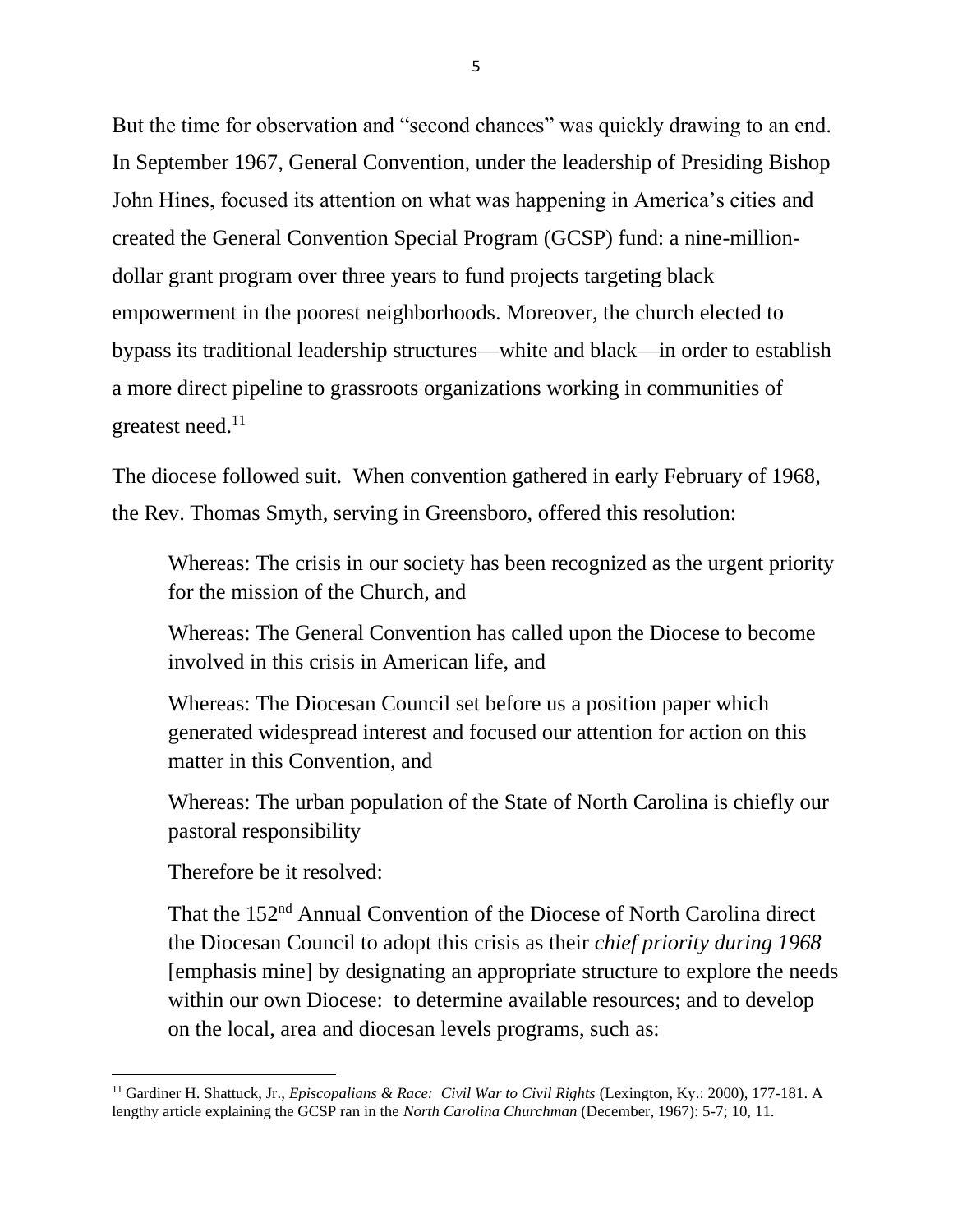- 1. Providing scholarships for the poor to attend existing parish nurseries and kindergartens.
- 2. Establishing pre-school educational opportunities for the poor.
- 3. Encouraging churchmen to provide leadership and support for the disadvantaged to be heard in city councils, by housing authorities, and other decision-making groups.
- 4. Supporting efforts on the part of industry and education to enable the unemployed and under-employed to improve themselves through advanced training and to find better opportunities to improve their economic status.
- 5. Sponsoring low-cost housing for the poor.
- 6. Increasing the opportunities for the young to benefit from Diocesan camping and educational facilities.

This motion passed and was adopted.<sup>12</sup>

"Breathing space" was over. The time for engagement was here and now. The assassination of Martin Luther King, Jr. in early April served to underscore the urgency. Bishop Fraser was called upon to preach at a Raleigh memorial service for King on Sunday, April 7. His words were printed in the May edition of *The North Carolina Churchman* which bore the cover, "'Urban Crisis' Comes to North Carolina." Fraser noted:

The assassination of this leader of social justice must mark the beginning of action *now* to eradicate the injustices he has so often struggled to bring to our attention. If this is not the case, this day of national mourning will be transformed into a day of national failure to take advantage of another opportunity to correct the evils and wrongs of our society. . . We must continue to dream of a great America for all people, but we must *Act* to

<sup>12</sup> *NCDJ* 152nd (1968): 56, 57.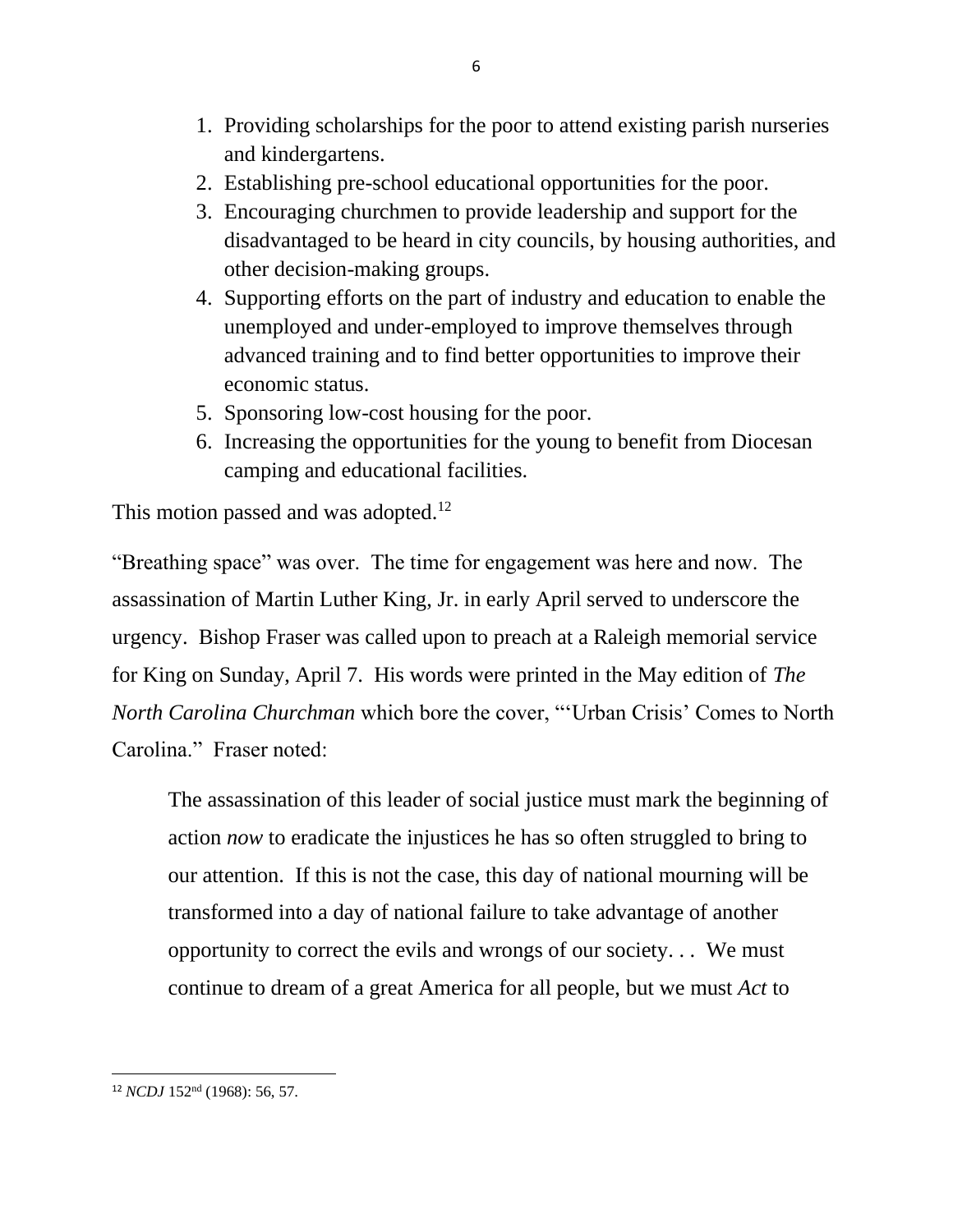make that dream a reality. People so often say that it is a matter of proper timing, but Dr. King's death says, "that time is now!<sup>13</sup>

But what would it take to mobilize the diocese to realize such lofty goals? And who would spearhead such efforts?

Among the champions for this urban crisis initiative was one pivotal figure: George Esser, an Episcopal layman then serving as Executive Director of the North Carolina Fund, America's premier anti-poverty program.<sup>14</sup> Back in 1962, while still at the Institute of Government in Chapel Hill, Esser had overseen the wholesale reorganization of the diocese. Now Esser's wisdom and guidance were being sought in the church on the issue of how best to address problems of poverty and race. In August 1967, as preparations were being made for the General Convention Special Program which would be unveiled in September, Esser was called to New York for consultation.<sup>15</sup> By this time, Esser had become a convert to confrontation as the best strategy for social change. Of great significance is the fact that the man responsible for Esser's shift from accommodation [working within the system] to confrontation [protesting the system] was his own staff person, Howard Fuller. In an oral history, this is what Esser had to say: "In the Fund I gradually became a supporter of the idea that there needs to be real confrontation for change to take place. . . . The major contribution the Fund made was to provide a statewide voice for poor people to both define their needs, in terms of services, and to select their own representatives. That came from Howard Fuller, the one person at the Fund who was consistent in both talking about the

<sup>13</sup> Thomas A. Fraser, "Whither Now, America?" *North Carolina Churchman* (May, 1968): 2.

<sup>14</sup> See Robert R. Korstad & James L. Leloudis, *To Right These Wrongs: The North Carolina Fund and the Battle to end Poverty and Inequality in 1960s America* (Chapel Hill: 2010).

<sup>&</sup>lt;sup>15</sup> George Esser with Rah Bickley, *My Years at the North Carolina Fund: 1963-1970. An Oral History (Privately* published through Booksurge/Amazon: 2007), 283.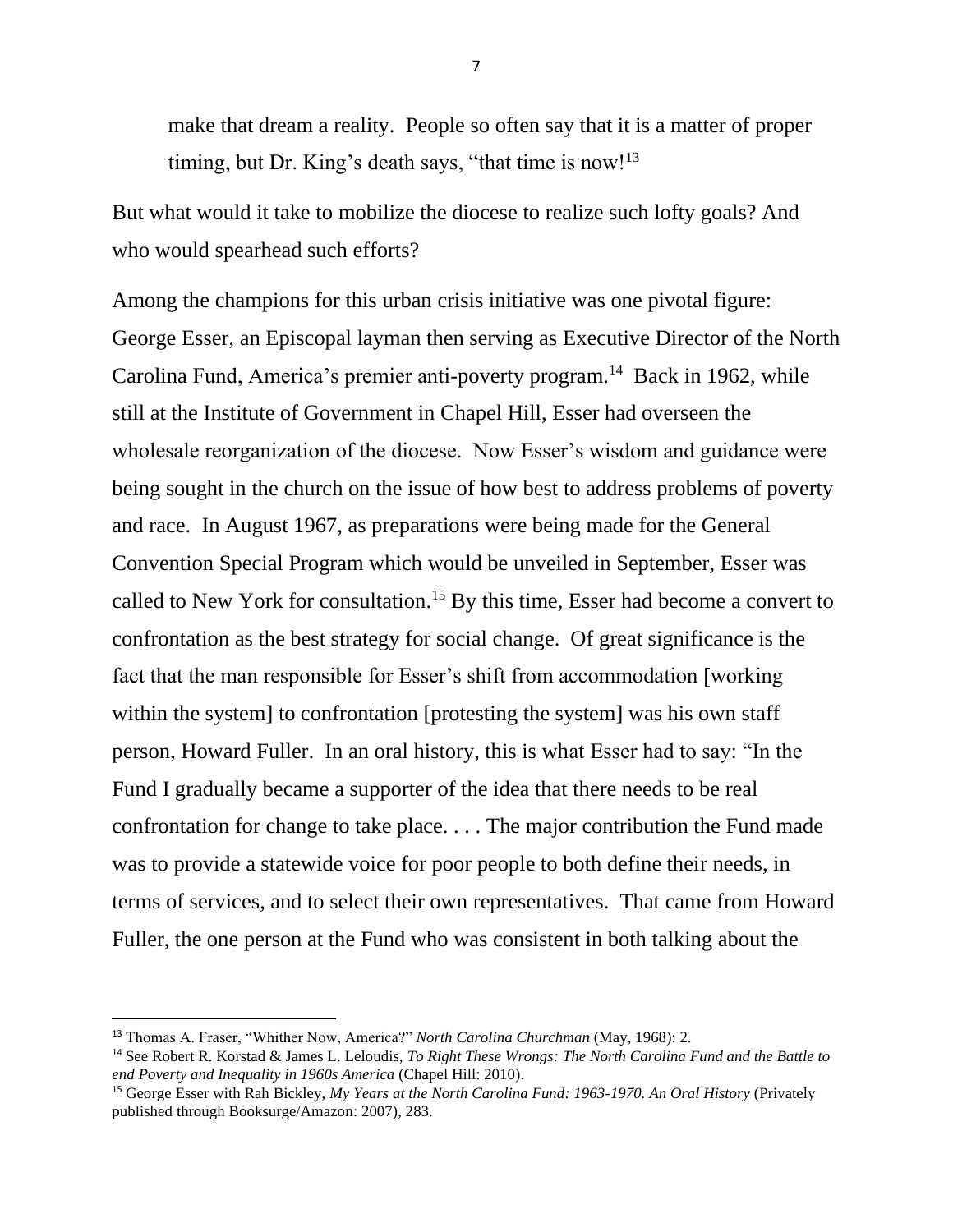need for poor people to express themselves, and whose work really gave the poor an opportunity to do that."<sup>16</sup>

Here in North Carolina, Fraser also turned to Esser for insight into the problems of poverty and race. In September, he invited Esser to address clergy conference on the subject of "Urban Problems in North Carolina." Esser was now in the latter stages of wrapping up his five-year term as Executive Director of the North Carolina Fund. Looking back on his recent work and looking ahead to what American society might look like in the year 2000, he did not picture utopia. Rather, he warned: "we can expect society, as it approaches the year 2000, to be 'more fragile, more susceptible to hostilities and to polarization along many different lines.'" In Esser's analysis, the problems were rooted in our racial history which produced and perpetuated extreme disparities in opportunities for blacks and whites. But most troubling, he said, was the gap between white and black attitudes and perceptions. He explained:

Almost ¾ of all persons polled in North Carolina in a special survey this spring thought that poor people were poor primarily because of lack of education. Negros rated lack of job training, racial discrimination, and the unavailability of jobs as the next most important reasons. But almost 70% of the whites believed that laziness was a major cause of poverty. Whites agreed that job training was important but discounted racial discrimination as a cause of poverty.

The same disagreement extended to the causes of unemployment and reasons why people were on welfare. An astonishing 72% of all whites felt that laziness was the major reason behind unemployment . . . Negroes on the other hand emphasized lack of education, lack of job training and race. . . .

It is not surprising then, in view of the persistent myths, that whites and Negros disagree so violently about the existence of opportunity in North

<sup>16</sup> Esser, *My Years at the North Carolina Fund,* 235.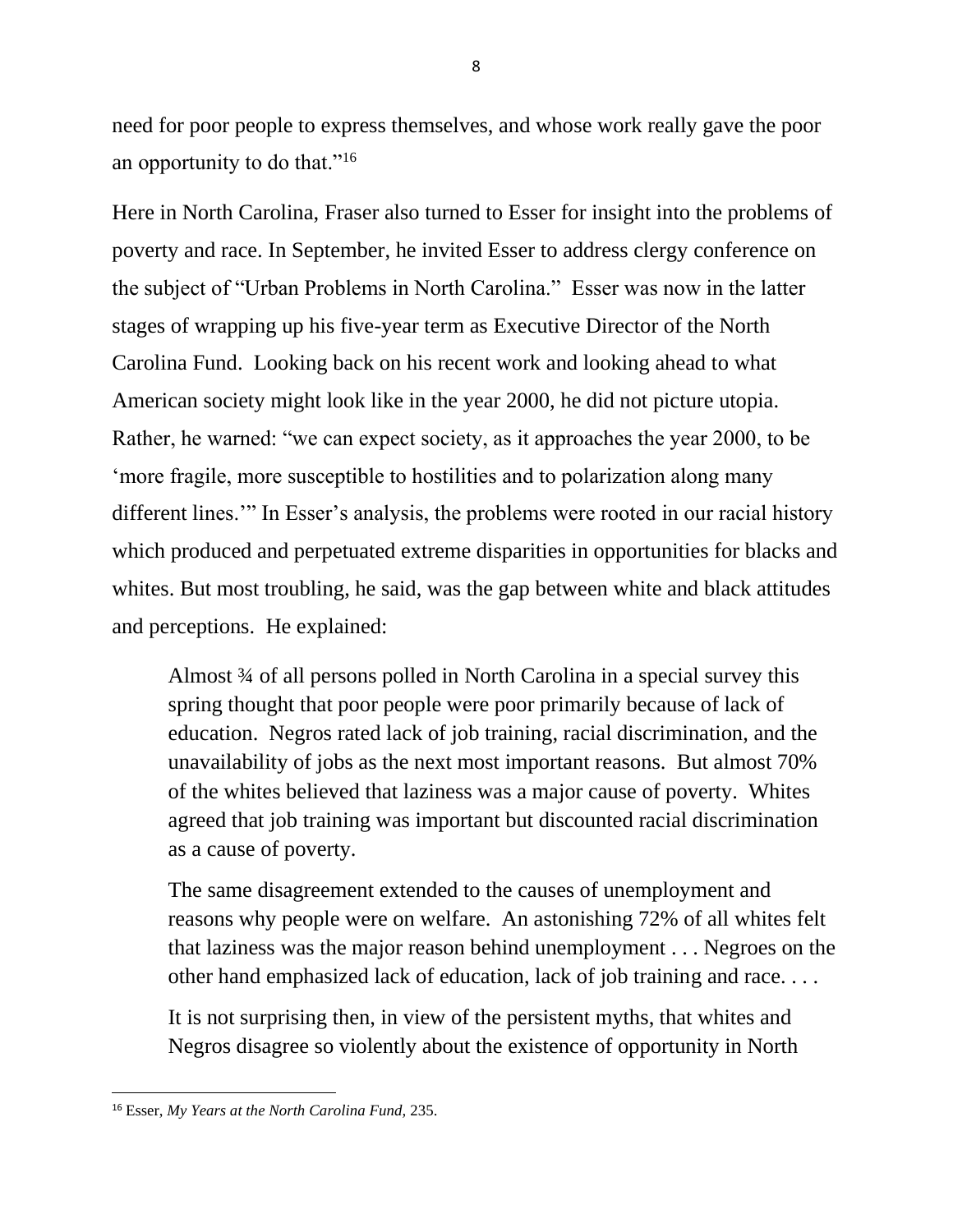Carolina. 60% of all whites in this state believe that Negroes have access to equal opportunity for jobs and education and housing. Only 6% of Negroes agree. But most whites go even further. They believe that the Negro is an inferior person, that he should not receive equality until he proves that he deserves it . . . . The Negro, understandably, vehemently disagrees.

And so we reap the harvest of more than two centuries of slavery and discrimination.

No one deplores the current trend to polarization of attitudes more than I, but in my judgement it is the white man, the white political leader, the white business man, the white teacher and welfare worker, who must first reexamine his attitude and prepare to sit down with the black man and begin to solve problems. We cannot hope to change attitudes as a pre-requisite to action; we must hope they will change as a result of action.

Today's cry for 'law and order' is an effort to escape back into a simpler world. It takes no account of two centuries of discrimination and injustice. It takes no account of the principles on which this nation was built. It takes no account of God's will. But it is there; it is real; and it is one of the basic issues in our coming election.

But even when we pass this November, the problem will still be there. Don't believe it can be dealt with paternalistically, for paternalism went out with Uncle Tom. More likely we will have to deal with hostility . . . and, yes, even more possibilities of riots until we begin to provide effectively and constructively for jobs and education and housing and for social justice.<sup>17</sup>

How the clergy heard this stinging rebuke to North Carolina white society is worth pondering, even today. But it reveals the existence within the diocese of a highly progressive, highly knowledgeable, and highly-placed advocate of what we today would call racial equity. Esser, a white man, understood and supported the aims of

<sup>17</sup> George H. Esser, Jr. "Urban Problems in North Carolina, Clergy Conference, Diocese of North Carolina, September 8, 1968," 12. Unpublished ms. in Fraser Papers, Archives of the Episcopal Diocese of North Carolina.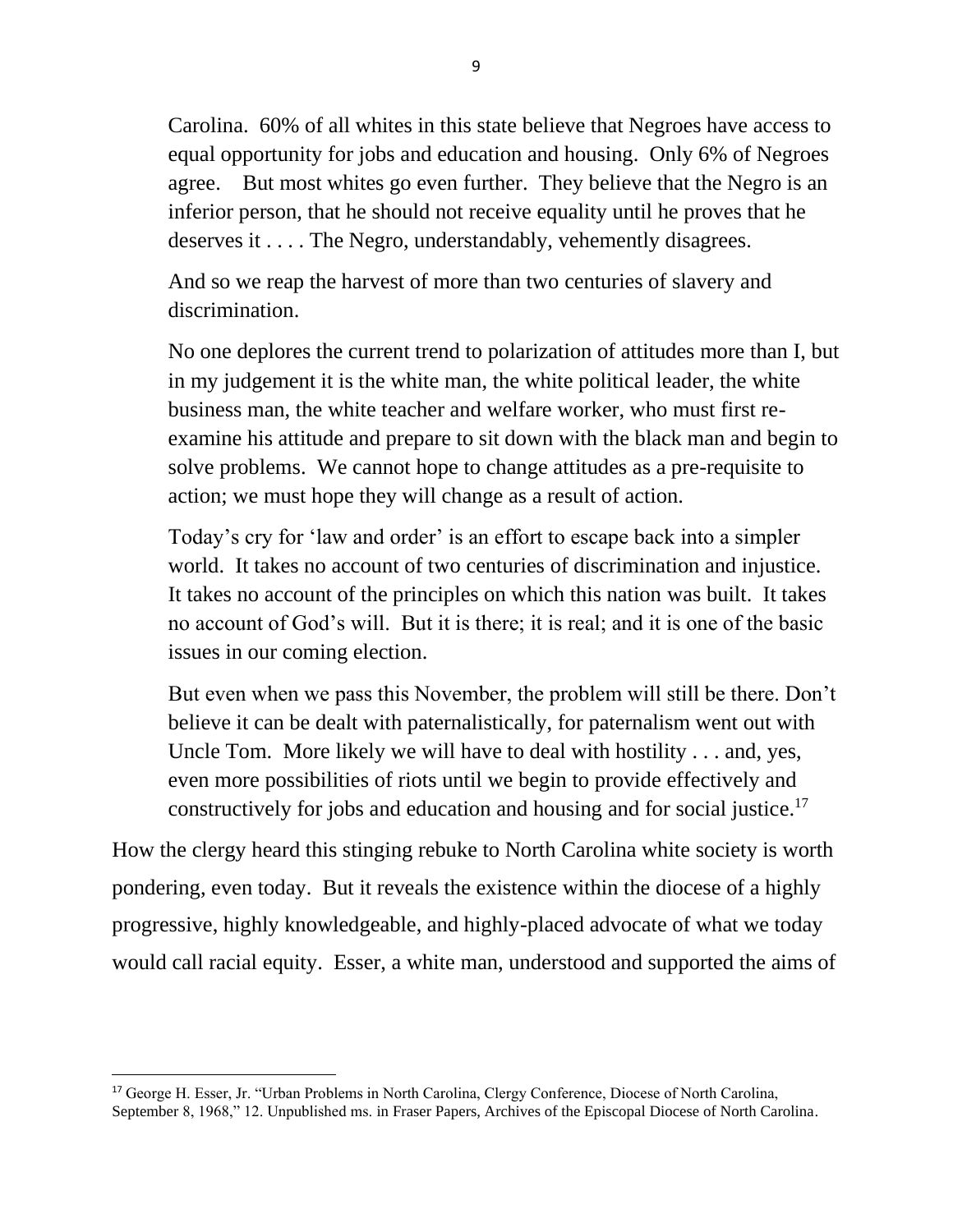the Black Power movement as embodied by Howard Fuller and others. And Esser's was a voice that Fraser evidently wanted the clergy to hear.

Fraser was also eager to see the 1968 convention's urban crisis resolution effectively implemented. By the spring of 1968, parishes were being encouraged to undertake programs that aligned with the urban crisis initiative as Council sought the appropriate structure and staffing to engage this work.

What the Council began to learn was sobering. At its May 1968 meeting, Council heard from Herbert Callender of the GCSP field evaluation unit. Mr. Callender proceeded to question the sincerity of Council members and their ability to design an effective means of speaking to the present crisis. This is what ensued as reported in the Council minutes: "Some discussion of the 'problem' took place. It was pointed out by Mr. Callender and the other black persons in the room that white people and white racism are the problem. Mr. Callender indicated that the approach of some white people in the room was unrealistic." In Callender's judgment, the approach Council was prepared to take "might be satisfactory to salve white guilt, but it would not accomplish anything among poor people." In the end, Bishop Fraser stepped in to suggest that one black person be added to diocesan staff as soon as possible and that the \$20,000.00 earmarked for the 'Urban Crisis' be used to hire a team to look at the 39 counties comprising the diocese and develop a fact-based program.<sup>18</sup>

In any event, the Diocese proceeded to shape its urban crisis response by designating St. Titus' in Durham as an Urban Ministry Center and asking its Priest in Charge, the Rev. E. Nathaniel Porter, to serve as Director of the Urban Crisis Program. The idea behind the center was to use St. Titus' as a model and a

<sup>&</sup>lt;sup>18</sup> Minutes of the Meeting of the Diocesan Council, May 31, 1968. Fraser Papers. Archives of the Episcopal Diocese of North Carolina.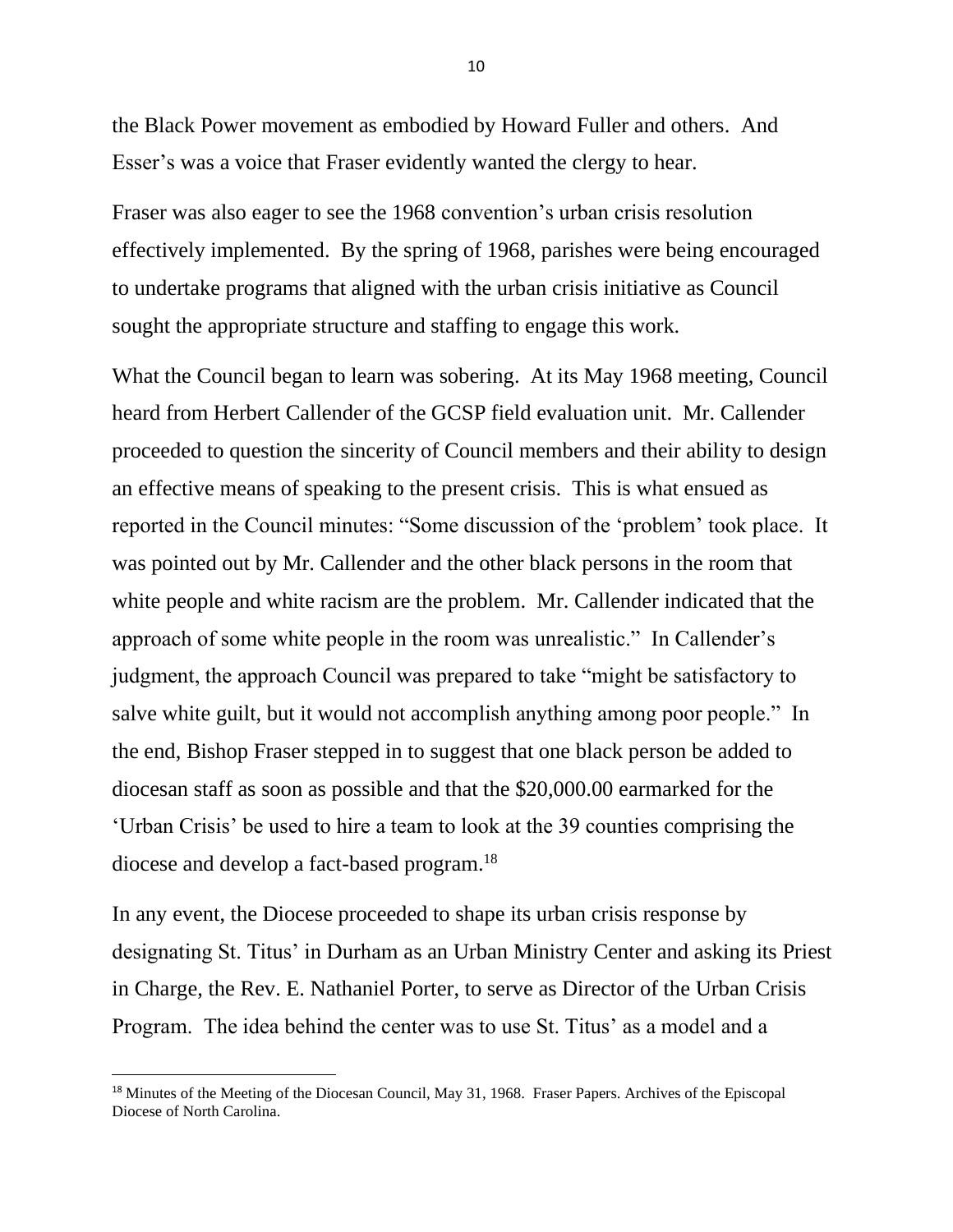training center from which other programs might grow. To guide and support this work, Council formed an Urban Crisis Advisory Committee, composed of 12 lay people: 4 white, 8 black, and headed by a colleague of Esser's from the Institute of Government, Mason Thomas. Thus, Council could announce to the 1969 diocesan convention that substantial strides were being made with respect to the urban crisis program. 19

But the work envisioned for St. Titus' was soon eclipsed by another Durham-based program: The Malcolm X Liberation University. The Malcolm X Liberation University grew out of efforts by Howard Fuller to help African American students at Duke University pressure the administration and faculty into creating a robust program of African studies. When these efforts proved unsuccessful, Fuller thought they should start their own school—with a curriculum, faculty and student body that would center in and serve the black community exclusively. Hoping to get underway in the fall of 1969, Fuller applied for and received a \$15,000.00 emergency grant through the General Convention Special Program. Fr. Porter, as director of the diocesan urban crisis program gave his stamp of approval, as did Bishop Fraser (albeit Fraser said he wished the school had a different name). This was July 1969.<sup>20</sup>

At the national level, the Church was preoccupied with formulating a response to the Black Manifesto, a well-publicized call for white churches to invest \$500 million in black communities and businesses as reparation for slavery and institutionalized racism. Some in the leadership of the Episcopal Church were

<sup>19</sup> Mason P. Thomas, Jr., "Diocese's Urban Crisis Committee Reports on Activities Since '68," *North Carolina Churchman* (June 1969): 7; 10-13.

<sup>&</sup>lt;sup>20</sup> For a highly informative and detailed examination of the steps by which the grant to the Malcolm X Liberation University was made, and the subsequent controversy, see Judy Mathe Foley, "Diary of a Grant," *The Episcopalian*  (July 1970). Additional information can be found in the Thomas A. Fraser Papers, Wilson Library, UNC-Chapel Hill.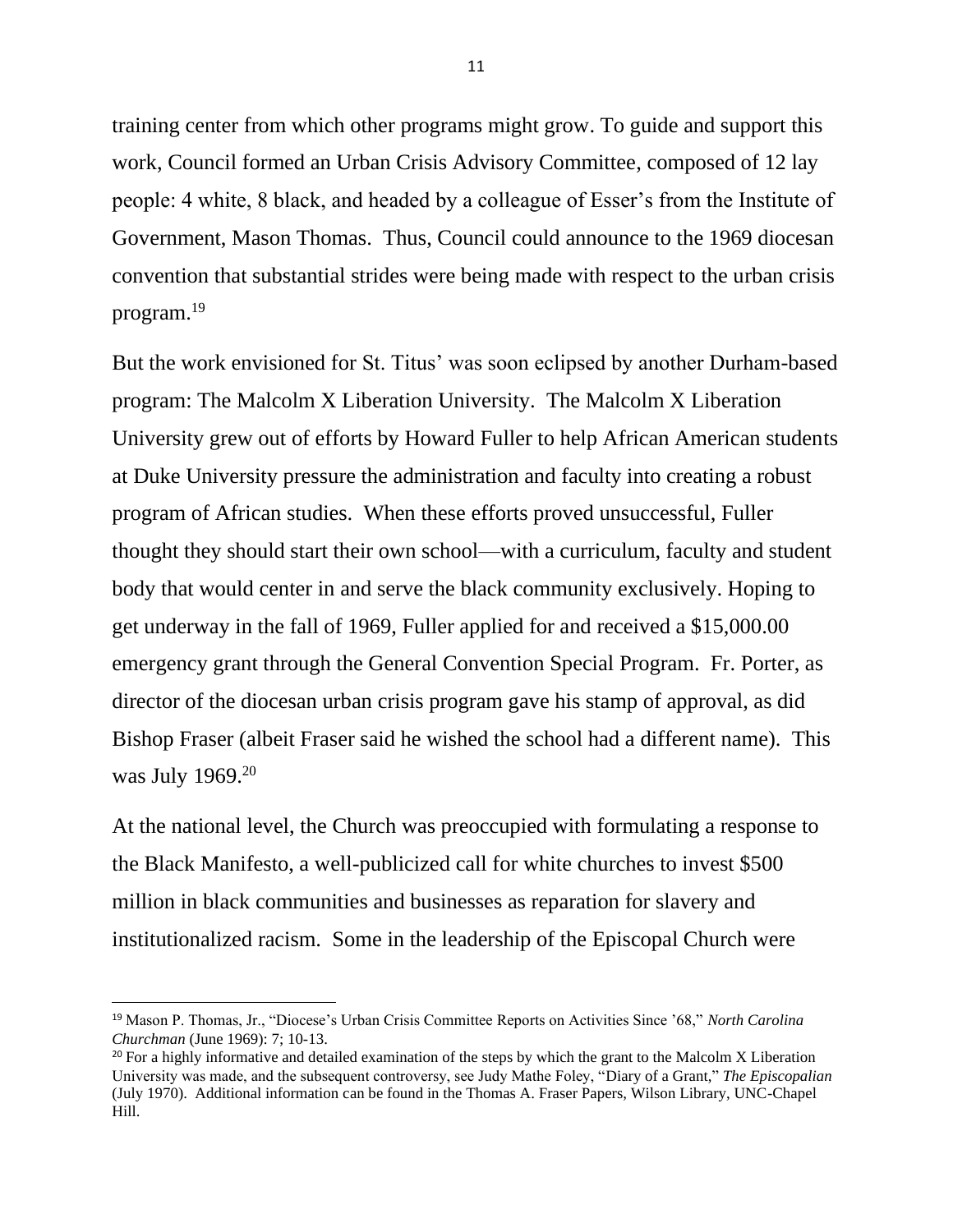sympathetic to the aims of the Manifesto, even if they objected to the notion of reparations. And the effort to walk the tightrope between awarding grants for black economic development while rejecting the demands of the Black Manifesto consumed much of the Special General Convention held in August of that year.<sup>21</sup>

While Presiding Bishop Hines, and here in North Carolina Bishop Fraser, were still preoccupied with the Black Manifesto controversy, Fraser received word from the GCSP office that they were processing a  $2<sup>nd</sup>$  grant to the MXLU in the amount of \$30,000.00. Fraser quickly called on the Urban Crisis Advisory Committee to provide him with an evaluation, and after two days of meetings on September 20 and 21, including an extensive interview with Fuller himself, the committee told Fraser that in their view, the MXLU met the screening criteria for a GCSP grant. Fraser passed this finding along to the GCSP office in New York, and the grant was duly authorized on September 25.

But when the grant was publicly announced and word got out, both on WRAL-TV and in the local press, the firestorm of criticism was swift and severe. On October 20, in view of what he termed "an apparent division in the diocese over the grant," Bishop Fraser sent a statement to clergy, senior wardens, and council members. He reviewed the steps by which Fr. Porter and the Urban Crisis Committee came to support the grant, and he announced that Council would be holding a special meeting on October 31. Should clergy, vestries, and congregations wish to express support of the decision or express their dissent, he invited them to let him or Council members know prior to October 31.<sup>22</sup>

<sup>&</sup>lt;sup>21</sup> For the text of the "Manifesto of the National Black Economic Development Conference," see August Meier, Elliott Rudwick, and Francis L. Broderick, eds. *Black Protest Thought in the Twentieth Century, 2nd Edition*  (Indianapolis, 1971): 536-549. For the controversy in the Episcopal Church, see *North Carolina Churchman*  (October 1969), 2-5.

<sup>22</sup> See the November 1969 issue of *North Carolina Churchman* and "Diary of a Grant" for accounts of the news coverage and Fraser's October 20 memorandum.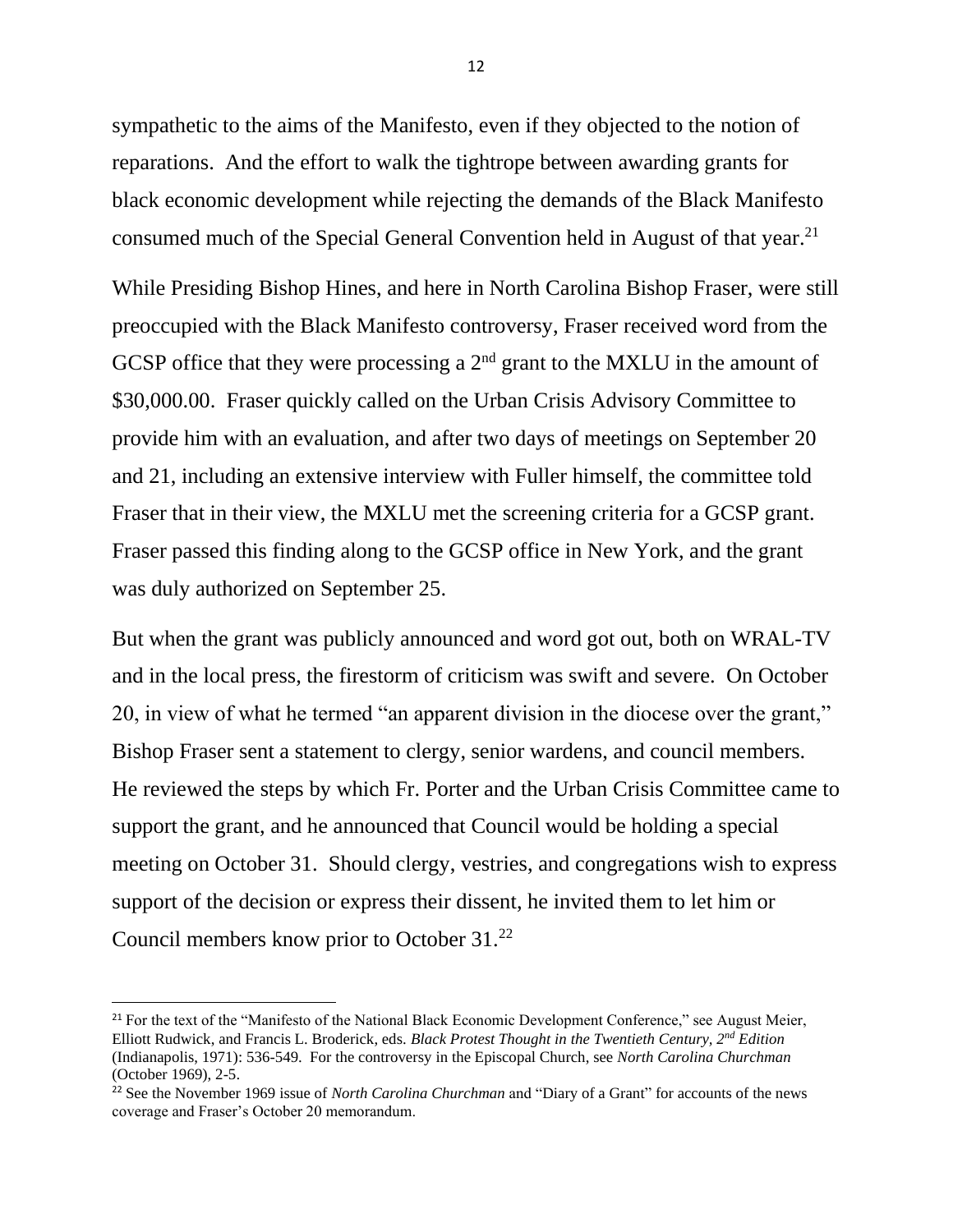The next ten days witnessed a veritable stampede by vestries, clergy, and lay people to go on record. This is the material that principally constitutes the files that Bishop Fraser had sealed when his papers were archived in the mid-80s. So, what do they reveal?

White laity fell into 3 camps:

- 1. Those who saw the MXLU grant as the "last straw"—clinching proof that the Church had gone off the rails. Many of these letters were accompanied with declarations that the diocese and national church would get no more of their money.
- 2. Those who upheld an integrationist vision for church and society; expressed loyalty to the church and applauded efforts to address racial matters, but who objected to this particular action on grounds that Fuller was a troublemaker and a black separatist; that the MXLU was not a well-planned project, and that there was no local support for it. Many Duke-affiliated Episcopalians referenced Fuller's efforts to mobilize on campus as proof of his unfitness. These letters often came with declarations of continuing loyalty to the church.
- 3. A small number of white respondents, such as Dr. David Smith of Durham, endorsed the grant, citing respect for the Bishop and the Urban Crisis Advisory Committee and a desire to see the church taking risks on behalf of the black community. In their letters, they referenced the fact that their vestries had taken a stand against the grant and they wanted another voice to be heard.

George Esser, not surprisingly, was among those who strongly supported the grant. He had commended it to Bishop Fraser on September 22, when Fraser was still reviewing the recommendation of the Urban Crisis Advisory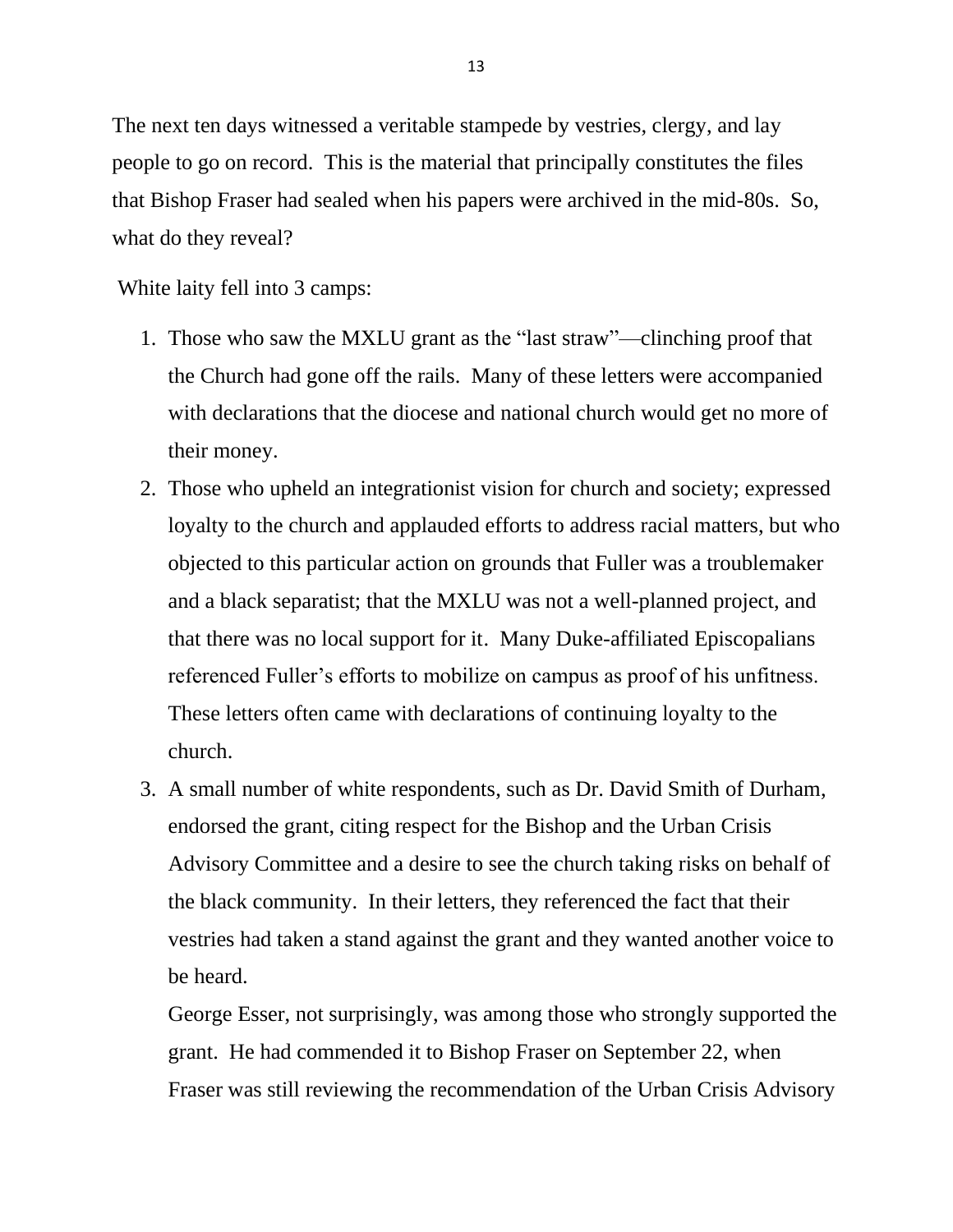Committee. On November 10, Esser and his wife Mary went before a called session of the vestry of his own parish, the Chapel of the Cross, to plead for reconsideration of their resolution condemning the grant. The Essers' efforts resulted in a general statement of support for diocesan institutions and the "philosophy behind the General Convention Special Program," but the vestry let stand its original resolution disapproving of the grant itself. Undaunted, the Essers took the further step of writing Presiding Bishop Hines, making a personal contribution to the GCSP, and noting their distress "at the failure of churchmen in our diocese . . . to understand the very real problems we face in our society and the efforts which the Church is making to deal with those problems;" then adding, "but at the same time we are most grateful for your courageous leadership under most difficult circumstances."<sup>23</sup>

By contrast, Blacks expressed solidarity with the grant and unqualified support for the Bishop and the Urban Crisis Committee (though some voiced reservations about Fuller and the viability of MXLU). Blacks noted with bitterness and bemusement the new-found white antipathy to separatism and embrace of integration. The North Carolina chapter of the Union of Black Clergy and Laity wrote:

Having been born and nurtured by a separatist policy for 300 years in the Episcopal Church – never withdrawing or threatening to withdraw from our beloved Church "throughout all the chaotic eras of emancipation from slavery," we now find ourselves in a position of deep concern for our brethren, who, despite the pass of the centuries, cling doggedly to the "rhetoric" of other ages. Throughout the history of the Church the financial

<sup>&</sup>lt;sup>23</sup> George Esser to Bishop Fraser. Telegram. September 23, 1969; Mary and George Esser to The Rev. Thomas R. Thrasher, et al. November 10, 1969. Fraser Papers, UNC-Chapel Hill. Vestry minutes of the Chapel of the Cross, Chapel Hill, for November 6 and November 10, 1969. Parish archives, Chapel Hill; Esser to John Hines, January 29, 1970, quoted in "Diary of a Grant," *The Episcopalian* (July, 1970) 25, 26.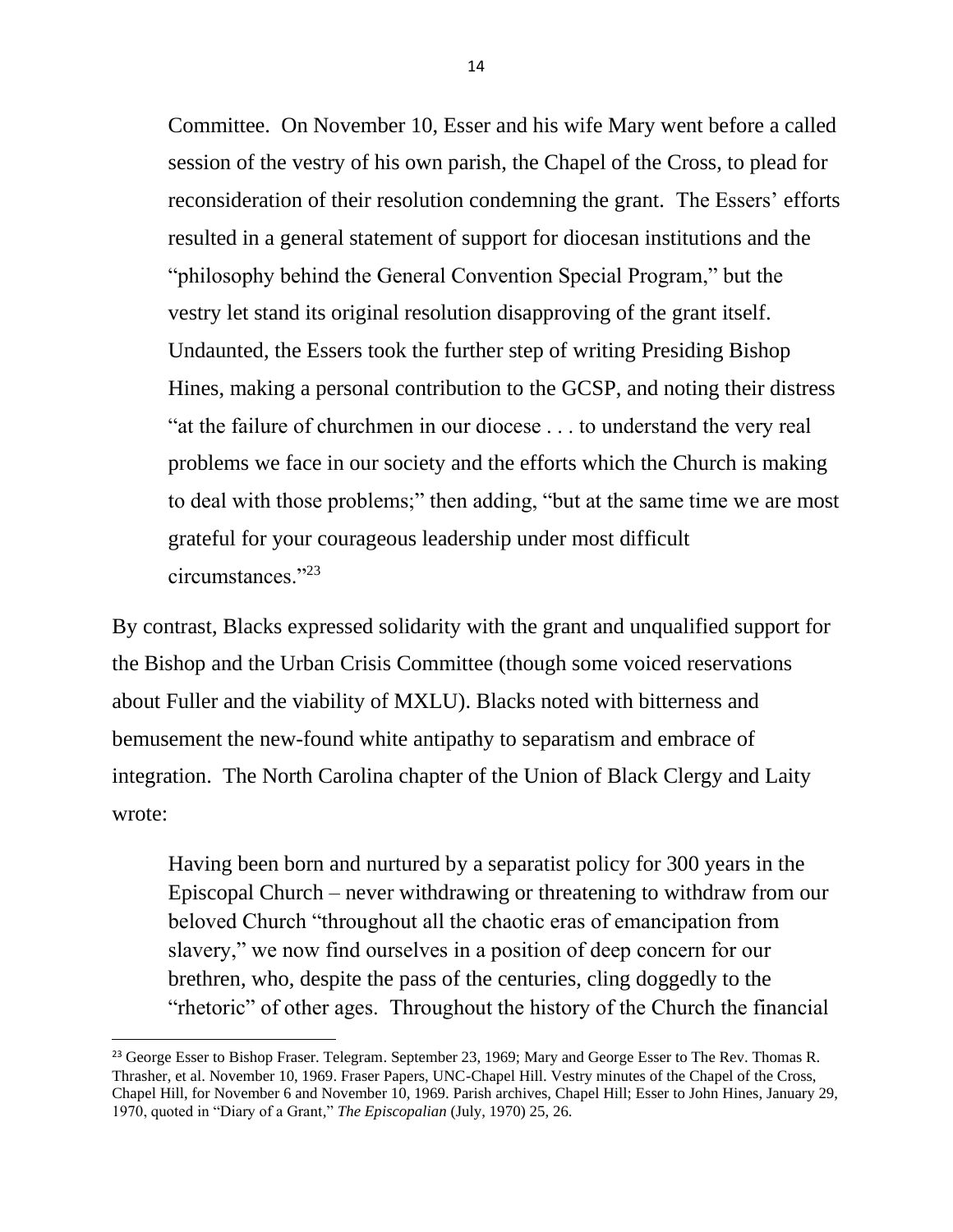contributions of blacks have never been refused, nor have we refused to contribute to a Diocese which supported institutions which we could not attend or facilities to which we could not gain access. It is ironic at this time that the majority group finds itself frustrated by "discussion of separatism," when in fact throughout the ages the minority group has not only supported white separatism but found it necessary, even though galling, to tolerate it while being loyal to the Church.<sup>24</sup>

Cecil Patterson, a St. Titus' layman and a member of the Urban Crisis Advisory Committee, put it this way to Bishop Fraser:

The Committee interpreted the Malcolm X proposal the same way you did—i.e., that it was for blacks but that whites would not be excluded. We assumed further, that no white person in his right mind would want to go there, and that, hence, the "for black" label would be meaningless. I might suggest since so many of the white Episcopalians have suddenly discovered such a burning zeal for integration, that some of them do what blacks have always had to do—apply for Malcolm X, get themselves turned down, prove that the turn-down was on the basis of race, and then give that information to the National Church.<sup>25</sup>

It should be noted here that this was the point in time when ESCRU dissolved and the Union of Black Episcopalians (UBE) was formed. Simply put, the white leadership of ESCRU was wedded to integration, whereas black leaders saw the value in black-led efforts at self-reliance. Hence the demise of ESCRU and the rise of the UBE.<sup>26</sup>

<sup>&</sup>lt;sup>24</sup> [Statement from the North Carolina Chapter of the Union of Black Clergy and Laity] titled "For Immediate" Release." October 30, 1969. Fraser Papers, Wilson Library, UNC-Chapel Hill. See also a subsequent position paper from black Episcopalians on support for the GCSP, ND. Fraser Papers, UNC.

<sup>25</sup> C.L. Patterson to Bishop Fraser. 27 November 1969. Fraser Papers, Wilson Library, UNC-Chapel Hill.

<sup>26</sup> Shattuck*, Episcopalians and Race*, 182-186; 204.205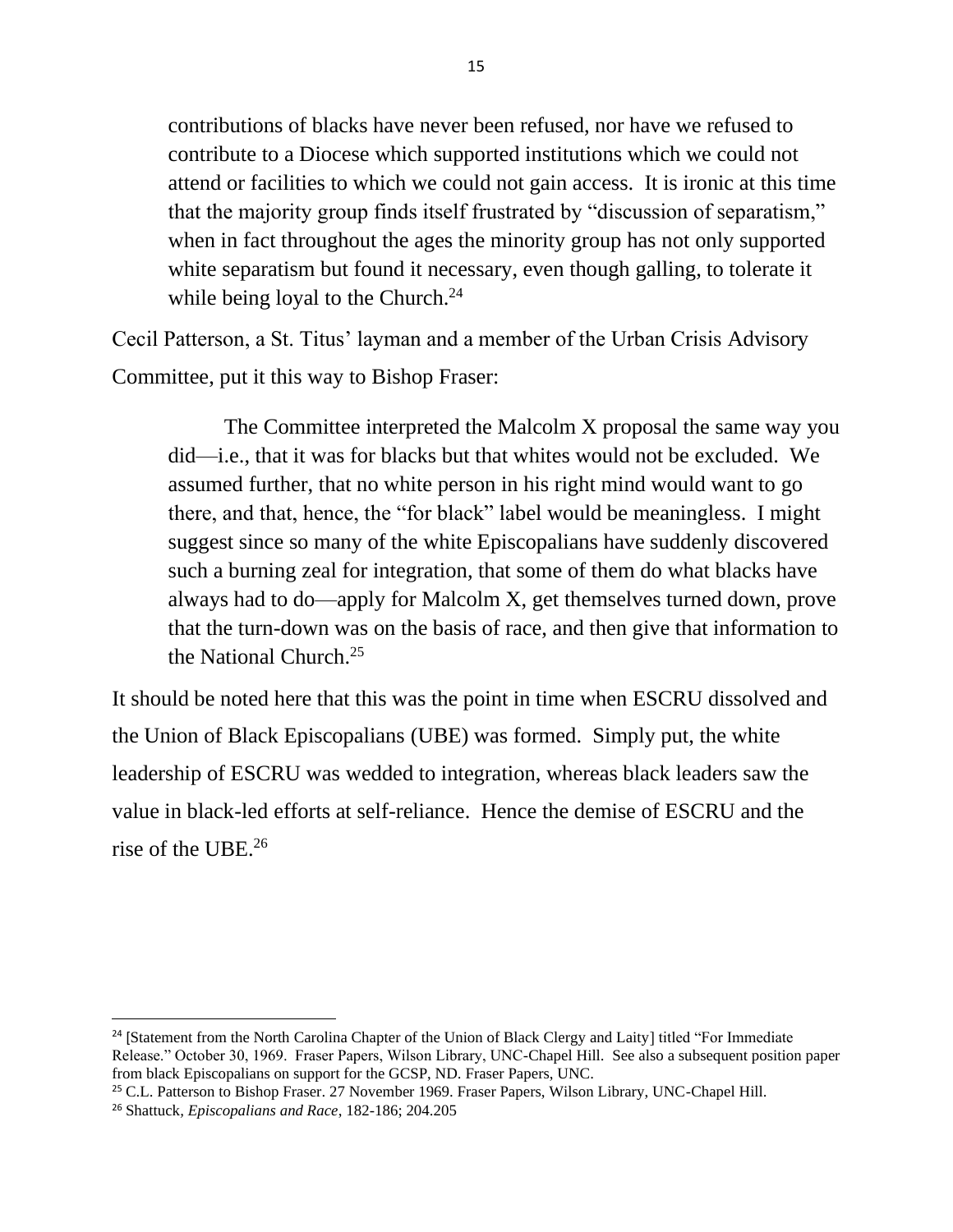White clergy took to pulpit and parish newsletters. To a man, they emphasized loyalty to church, respect for orderly process, and care for one another. A number, such as the Revs. Jim Abbott and Jim Prevatt, wrote the bishop to offer support.

With few exceptions, white parishes and vestries rose up in protest against the grant. One of the exceptions was Holy Family, Chapel Hill; another was St. Anne's, Winston-Salem.<sup>27</sup>

So, what happened on Halloween 1969? Diocesan Council met for 7 hours! In the end, they issued a statement expressing confidence in the Bishop and the Urban Crisis Advisory Committee, and reaffirming their commitment to the diocesan Urban Crisis Program, but they called on Executive Council to revise the GCSP grant process to insure appropriate time for consultation at diocesan level and to make provision for Diocesan Council to express their concern and advise to the Bishop. Clearly, Council didn't want to be put in a reactive position again, scrambling to explain something they didn't fully understand or endorse.<sup>28</sup>

This request for procedural changes met with resistance from the GCSP staff, who didn't want to cede control of timing and grant selection to southern bishops or dioceses. The predictable result was three years of back-and-forth wrangling. But Fraser was able to establish a local committee review process for subsequent grants.<sup>29</sup>

When the diocese gathered on January  $30<sup>th</sup>$  and  $31<sup>st</sup>$  for the 1970 convention, delegates faced a \$165,000.00 budget shortfall, the cumulative impact of

<sup>&</sup>lt;sup>27</sup> "Resolution of the Vestry of the Church of the Holy Family, Chapel Hill," November 3, 1969. Fraser Papers, UNC-CH. St. Anne's, Winston-Salem, introduced a resolution at the 1970 convention supporting the grant. See *NCDJ 154th* (1970) 184.

<sup>&</sup>lt;sup>28</sup> For the complete text of the Diocesan Council Resolution, see Thomas A. Fraser to Leon Modeste, November 3, 1969. Fraser Papers, UNC-CH.

<sup>29</sup> See Shattuck, *Episcopalians and Race*, 199, 200; see also the extensive correspondence preserved in the Fraser Papers, UNC-CH. On the revised procedures for local committee review of GCSP grants, see "Bishop Projects Grant Procedure," *North Carolina Churchman* (January 1971) 13, 14.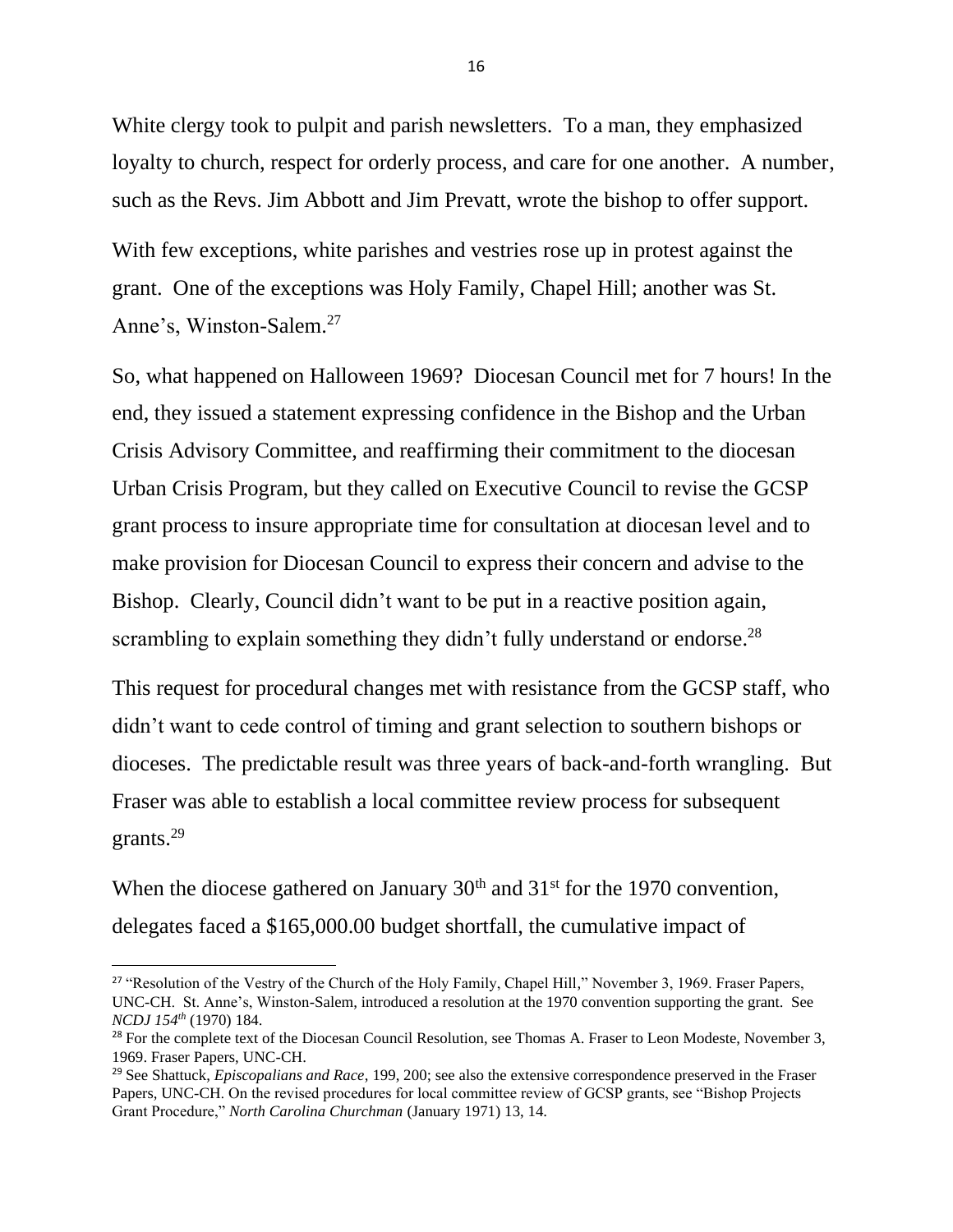congregations and individuals who made good on their threat to withheld funds in protest of the MXLU grant. The ensuing debates and discussions were contentious, but the diocese did not pull apart. The delegates passed resolutions calling on the national church to reform its GCSP grant procedures, but this had the effect of putting enough distance between diocese and national church to keep the diocesan urban crisis program intact. (That is, people who felt a need to protest the grant could focus their unhappiness on the national church and not direct their criticisms at Fraser or the diocesan urban crisis program). The Convention also embraced black leaders and black institutions within the church. 1970 saw blacks elected to Diocesan Council (Dr. Arthur Jackson of Greensboro), the Thompson Home Board of Directors (Cecil Patterson of Durham), and the Standing Committee (Prezell Robinson of St. Augustine's, Raleigh); indeed, St. Augustine's received funding at an unprecedented level. Fr. Porter and members of the diocesan Urban Crisis Advisory Committee personally addressed the convention and detailed from their own experience what it feels like to be black in a white society. Following the convention, Fraser could write a pastoral letter to the Diocese, touting these and other achievements.<sup>30</sup>

1970 saw Fr. Porter and the Racial and Urban Affairs Program facilitating leadership training and interracial dialogues. Bishop Fraser renewed his attack against restrictive pledging. 1971 saw parishes that withheld funds the previous year returning to the fold.<sup>31</sup>

<sup>30</sup> *NCDJ 154th* (1970); the text of the Pastoral Letter to be read on Sunday, February 15 was included in *North Carolina Churchman* (March 1970), 2. An intriguing analysis of how the Convention managed to avert a liberalconservative split was offered by Dr. Sarah Lemmon in the April 1970 issue of the *Churchman,* 12, 13.

<sup>31</sup> For a report of the 1970 activities of the Urban Crisis Program, see *North Carolina Churchman* (February 1971), 4; for Bishop Fraser's attack on restrictive pledging, see (April, 1970), 2; for the acceptance of program quotas, compare (January 1971), 2,3 and (September 1972), 4,5.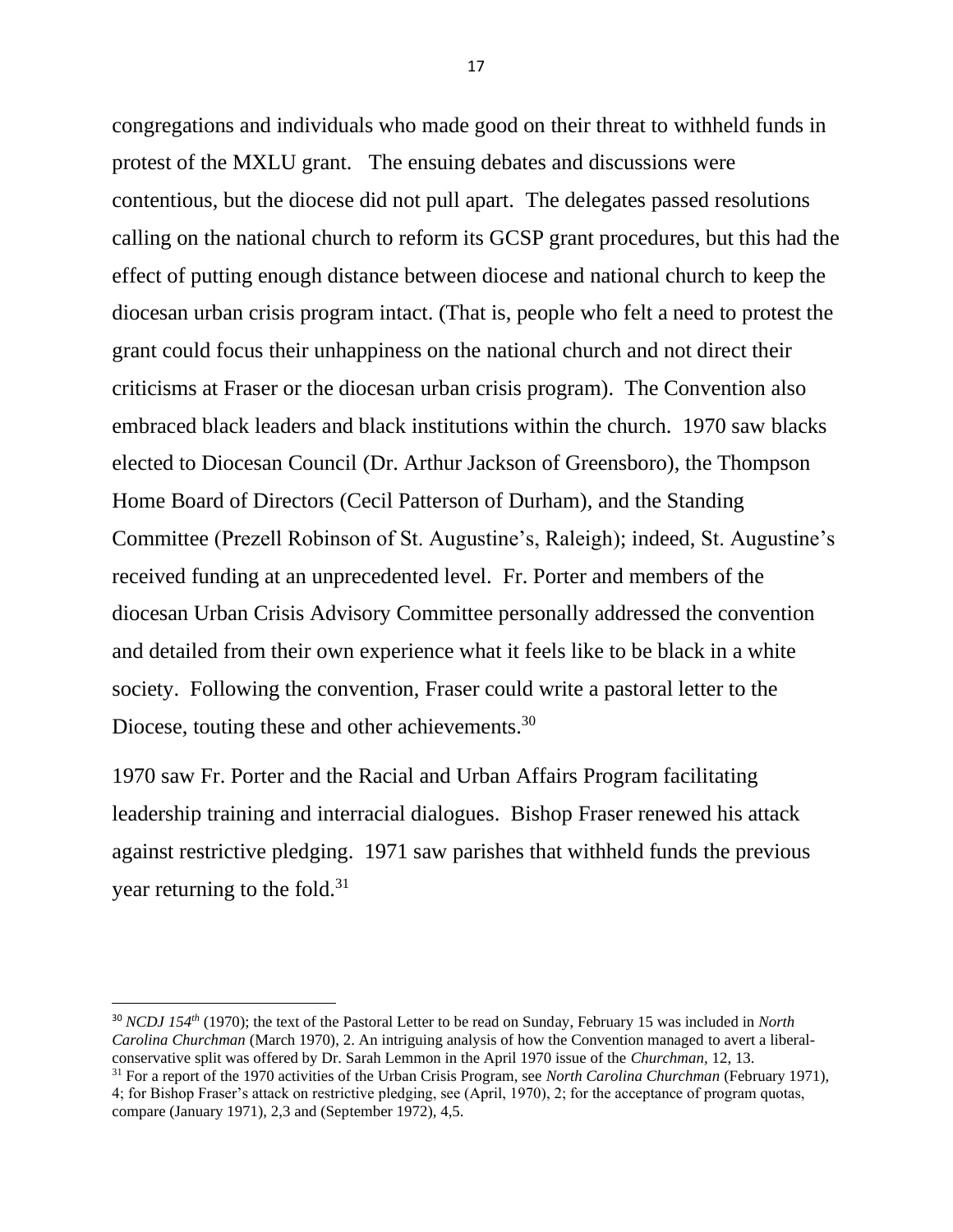Thus, the diocese continued its work in the areas of poverty and race into the early 1970s, but the progressive voice of George Esser and black power advocates was no longer ascendant. No longer was this work regarded, as it was in 1968, as the "chief priority" in the diocese. In 1972, a second grant to the MXLU, now headquartered in Greensboro, came up for consideration as part of a larger block grant request through the Diocese of Newark. This time a local committee of Greensboro clergy and wardens unanimously disapproved the application, and Howard Fuller withdrew from the block grant request. The same year, Fr. Porter resigned as Program Director for Racial and Urban Affairs to take a position at Howard University, and St. Titus' Durham ceased to be the urban crisis center. Layman William F. Brock of Raleigh, one time director of student activities at Shaw University and a former employee of the North Carolina Fund, succeeded Porter. Brock promised continuity; he made local support and community involvement a point of emphasis, along with diversity training and leadership development.<sup>32</sup>

When the national church met in general convention in1973, it brought the GCSP to a close. Presiding Bishop John Hines, the chief instigator of the GCSP, resigned, and John Allin, Bishop of Mississippi, was elected as his successor. In mid-1974, Bill Brock would resign as diocesan Director of Racial and Urban Affairs and would not be replaced. But before GCSP closed up for good, there was one last highly notable grant awarded in North Carolina, namely, to the Black Panther party in Winston-Salem for non-emergency medical transportation. A harbinger of things to come, in this instance the Black Panther Party worked closely and cooperatively with the local committee to structure the grant, which

<sup>32</sup> On the 2nd grant to MXLU and Fuller's response, see *The NC Churchman* (September 1972), 2. On the program plans for Racial and Urban Affairs, see *The NC Churchman* (June 1972), 5 and (October 1972), 5.